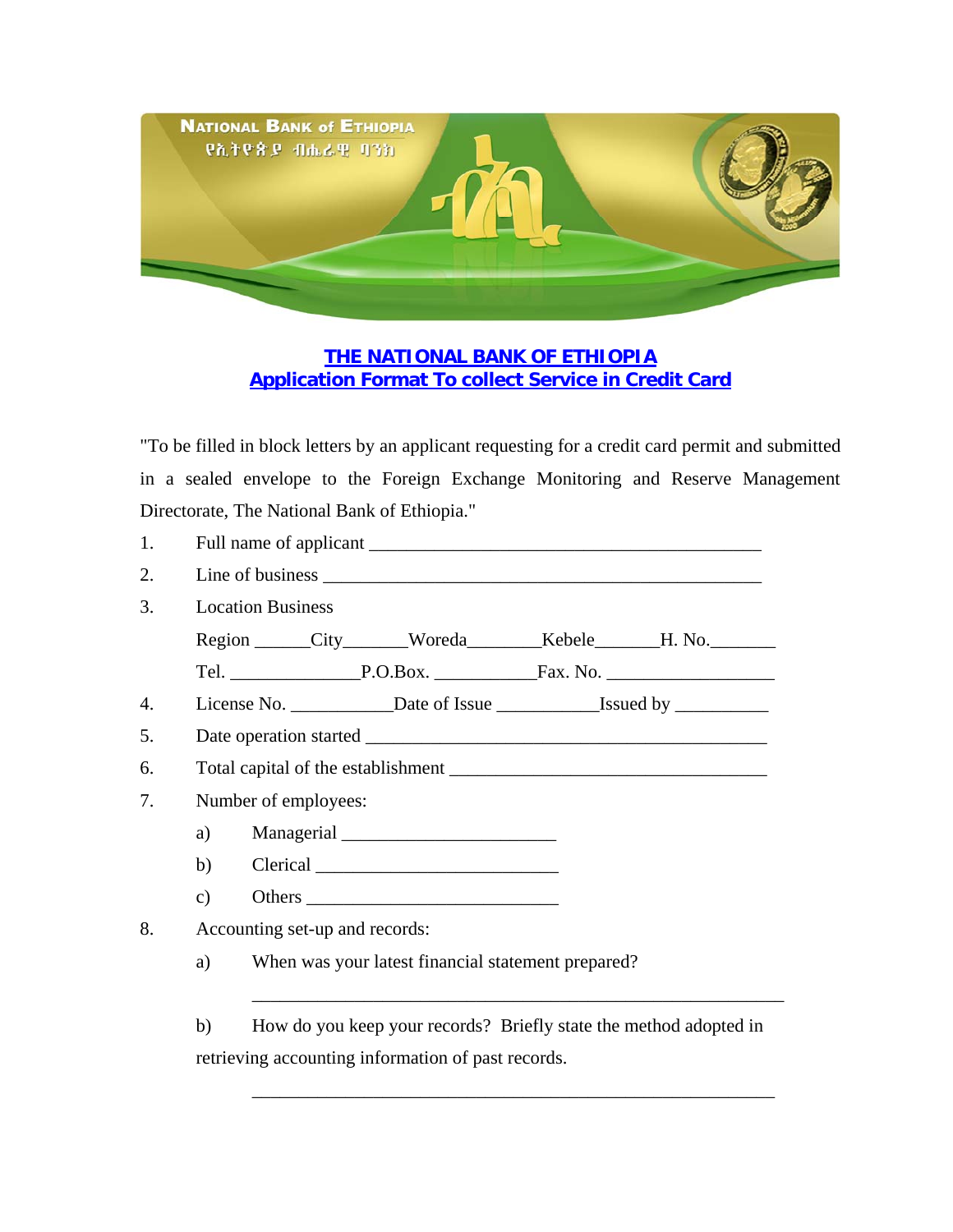9. Full names and designations of the staff members in charge of credit card transactions:

\_\_\_\_\_\_\_\_\_\_\_\_\_\_\_\_\_\_\_\_\_\_\_\_\_\_\_\_\_\_\_\_\_\_\_\_\_\_\_\_\_\_\_\_\_\_\_\_\_\_\_\_\_\_\_\_

 $\overline{\phantom{a}}$  ,  $\overline{\phantom{a}}$  ,  $\overline{\phantom{a}}$  ,  $\overline{\phantom{a}}$  ,  $\overline{\phantom{a}}$  ,  $\overline{\phantom{a}}$  ,  $\overline{\phantom{a}}$  ,  $\overline{\phantom{a}}$  ,  $\overline{\phantom{a}}$  ,  $\overline{\phantom{a}}$  ,  $\overline{\phantom{a}}$  ,  $\overline{\phantom{a}}$  ,  $\overline{\phantom{a}}$  ,  $\overline{\phantom{a}}$  ,  $\overline{\phantom{a}}$  ,  $\overline{\phantom{a}}$ 

|              | Academic<br>Qualification |           |            |
|--------------|---------------------------|-----------|------------|
| Name         | Designation               | (Highest) | Experience |
| $\mathbf{1}$ |                           |           |            |
| 2.           |                           |           |            |
| 3.           |                           |           |            |

## 10. Agency/Representative of credit Card Issuer (Name of Commercial Bank)

 (Note: We hereby undertake to inform the National Bank of Ethiopia of any changes of the above staff members.)

\_\_\_\_\_\_\_\_\_\_\_\_\_\_\_\_\_\_\_\_\_\_\_\_\_\_\_\_\_\_\_\_\_\_\_\_\_\_\_\_\_\_\_\_\_\_\_\_\_\_\_\_\_\_\_\_\_\_\_\_\_\_

## DECLARATIONS

I, the undersigned hereby declare that the above statements are true and correct. I fully agree to accept credit card in lieu of goods and services in accordance with the National Bank Directive No. FXD/21/2003 and any other laws governing the operation of foreign exchange in Ethiopia. Moreover, I further declare that I am not a discharged bankrupt and have never been convicted of fraud of embezzlement. I understand that any false or misleading information that I provide will make me liable to the full extent of the law of Ethiopia.

| Full name   |  |
|-------------|--|
| Designation |  |
| Signature   |  |